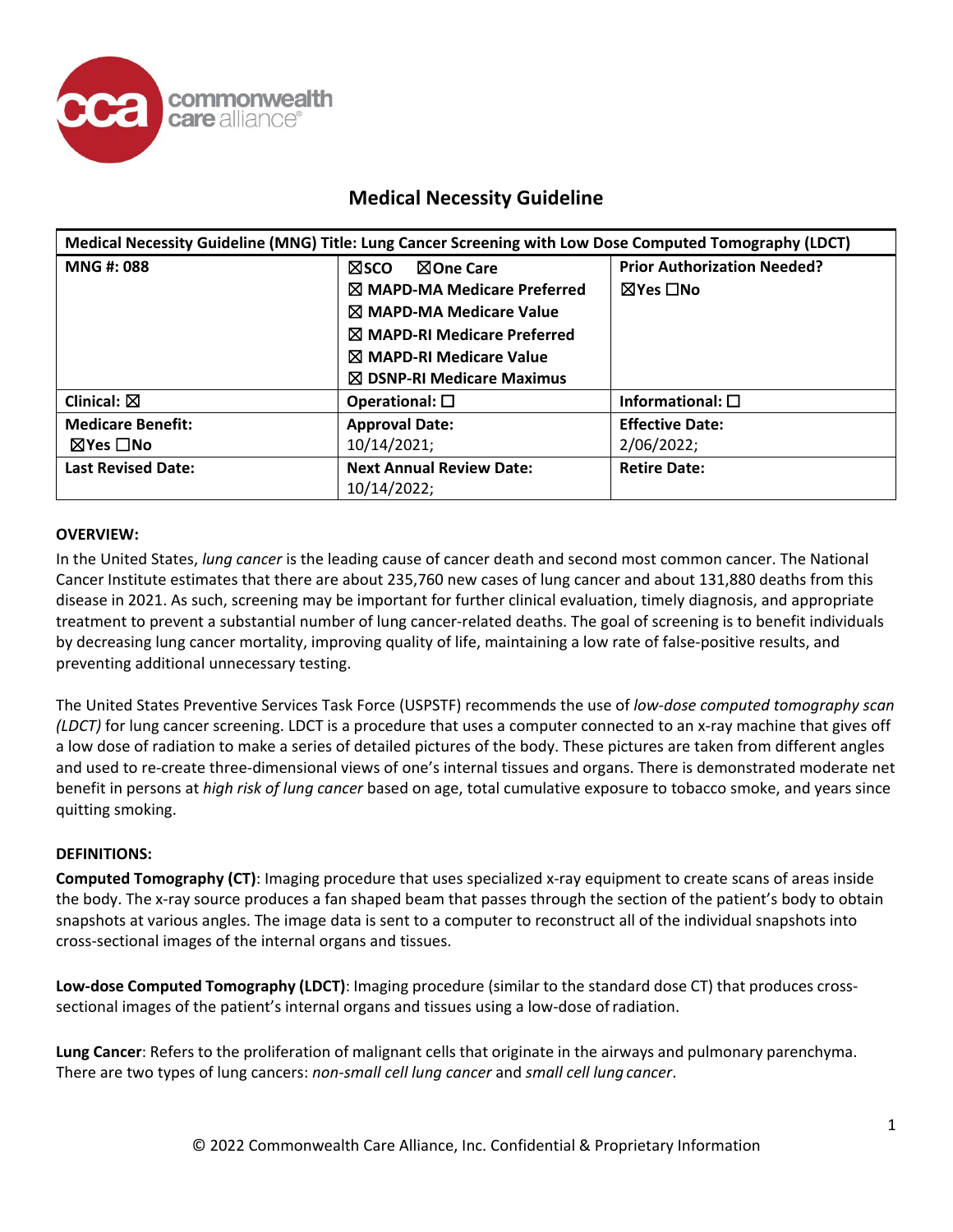

**Non-Small Cell Lung Cancer (NSCLC)**: Malignant tumor of the lung that is characterized by genetic mutations (in oncogenes, tumor suppressor genes, and chromatin modifying genes), gene rearrangements, gene amplifications, gene deletions, and epigenetic changes. NSCLC accounts for approximately 85% to 90% of lung cancer cases. The subtypes include non-squamous cell carcinoma (adenocarcinoma and large cell carcinoma) and squamous cell carcinoma.

**Pack-years** (in the context of smoking history): Method of calculating how much a person has smoked in their lifetime. It is defined as the number of cigarette packs smoked everyday multiplied by the number of years of smoking. For example, one pack-year is equivalent to smoking to an average of 20 cigarettes (or one pack) per day for one year.

**Small Cell Lung Cancer (SCLC)**: Malignant tumor of the lung that is characterized by mutations that cause autocrine growth loops, activation of proto-oncogenes, and the loss or inactivation of tumor-suppressor genes. SCLC is described as having a rapid doubling time, high growth fraction, and can result in widespread metastases early in the disease. The subtypes include neuroendocrine tumor, pure small cell lung cancer, and combined small cell lung cancer.

### **DECISION GUIDELINES:**

### **Clinical Coverage Criteria:**

Commonwealth Care Alliance may cover lung cancer screening with low-dose computed tomography (LDCT) if all of the following criteria are met:

- The member is age 50 to 80 years old,
- The member has ≥ 20 pack-year smoking history,
- The member has quit smoking within the past 15 years or currently smokes,
- The member does not have signs or symptoms of lung cancer,
	- $\circ$  The signs or symptoms of lung cancer include but are not limited to: new onset of cough, hemoptysis, dyspnea, chest pain, and signs and symptoms or laboratory abnormalities of distant metastases or paraneoplastic syndromes in a current or former smoker.
- The member has received a written order for lung cancer screening with LDCT,
	- $\circ$  The order should contain the following information: member's date of birth, pack-year smoking history, current smoking status, statement that the member is asymptomatic (without the signs or symptoms of lung cancer), and the national provider identifier of the ordering practitioner
- This is the initial LDCT screen for lung cancer or follow-up has been ≥ one year since the prior LDCTscreen,
	- Before the beneficiary's first lung cancer LDCT screening, the beneficiary must receive a counselling and shared decision-making visit that meets all of the following criteria, and is appropriately documented in the beneficiary's medical records:
		- Must be furnished by a physician (as defined in Section  $1861(r)(1)$  of the Social Security Act) or qualified non-physician practitioner (meaning a physician assistant, nurse practitioner, or clinical nurse specialist as defined in § 1861(aa)(5) of the Social Security Act), AND
		- Must include all of the following elements: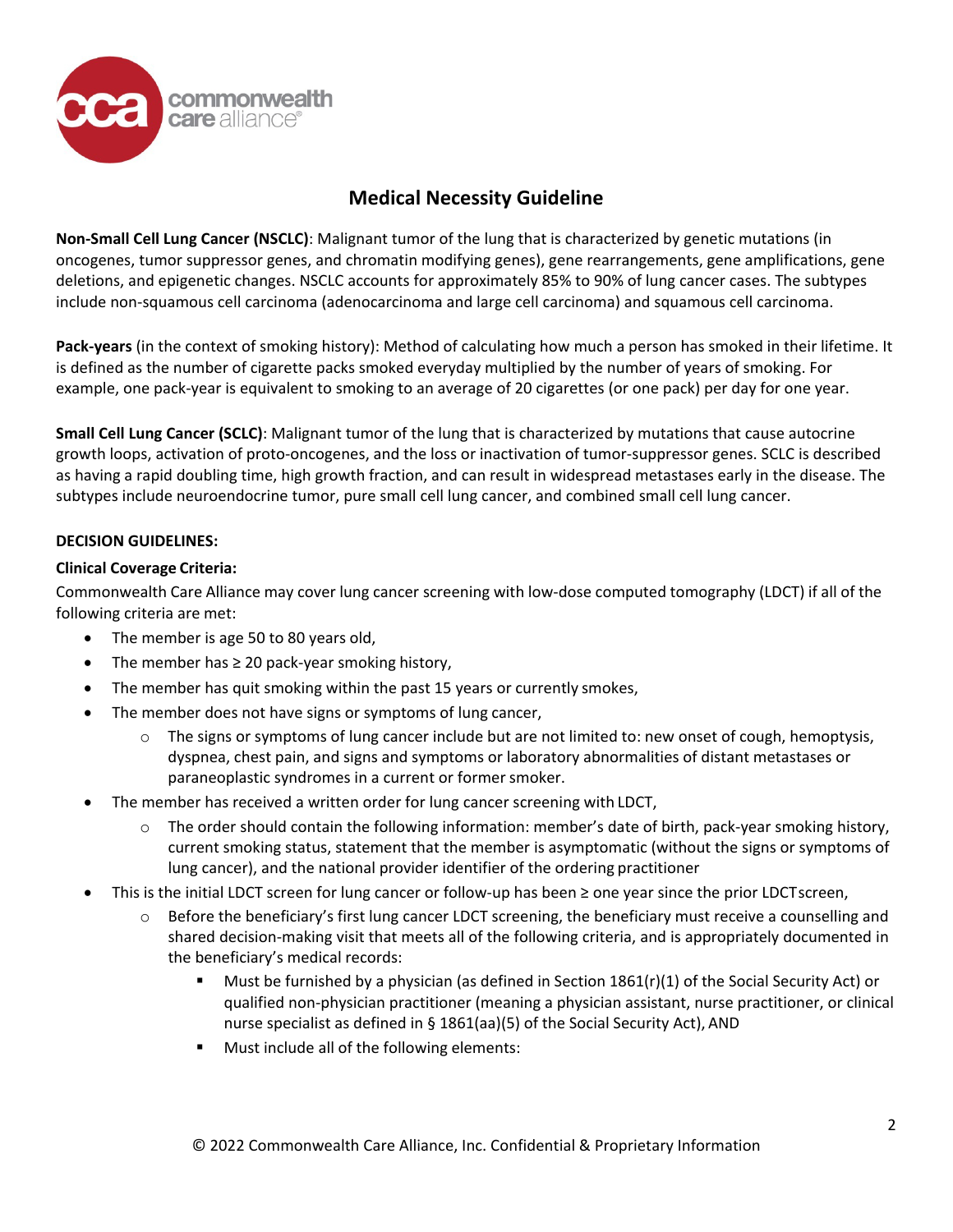

- **•** Determination of beneficiary eligibility including age, absence of signs or symptoms of lung cancer, a specific calculation of cigarette smoking pack-years; and if a former smoker, the number of years since quitting;
- Shared decision-making, including the use of one or more decision aids, to include benefits and harms of screening, follow-up diagnostic testing, over-diagnosis, false positive rate, and total radiation exposure;
- Counseling on the importance of adherence to annual lung cancer LDCT screening, impact of comorbidities and ability or willingness to undergo diagnosis and treatment; AND
- Counseling on the importance of maintaining cigarette smoking abstinence if former smoker; or the importance of smoking cessation if current smoker and, if appropriate, furnishing of information about tobacco cessation interventions; and
- The lung cancer screening must be furnished in a radiology imaging facility that meets the following requirements, AND
	- o Performs LDCT with volumetric CT dose index (CTDIvol) of ≤ 3.0 mGy (milligray) for standard size patients, and with appropriate reductions and increases for smaller and larger patients, accordingly,
		- **For reference, a standard size patient measures five feet seven inches, and approximately 155** pounds.
	- o Utilizes a standardized lung nodule identification, classification, and reporting system,
	- $\circ$  Collects and submits data to a CMS-approved registry for each LDCT lung cancer screen performed, AND
	- o Makes smoking cessation interventions available for currentsmokers
- The lung cancer screening result is read by a qualified radiologist. The radiologist must meet all of the following eligibility criteria:
	- o Board certification or board eligibility with the American Board of Radiology or equivalentorganization,
	- o Documented training in diagnostic radiology and radiation safety,
	- $\circ$  Involvement in the supervision and interpretation of at least 300 chest computed tomography acquisitions in the past 3 years, AND
	- $\circ$  Documented participation in continuing medical education in accordance with current American College of Radiology standards

### **LIMITATIONS/EXCLUSIONS:**

Commonwealth Care Alliance will limit lung cancer screening with low-dose computed tomography to one (1) screen per year for those who meet the clinical coverage criteria. For subsequent annual lung cancer LDCT screenings, the beneficiary must receive a written order for lung cancer LDCT screening.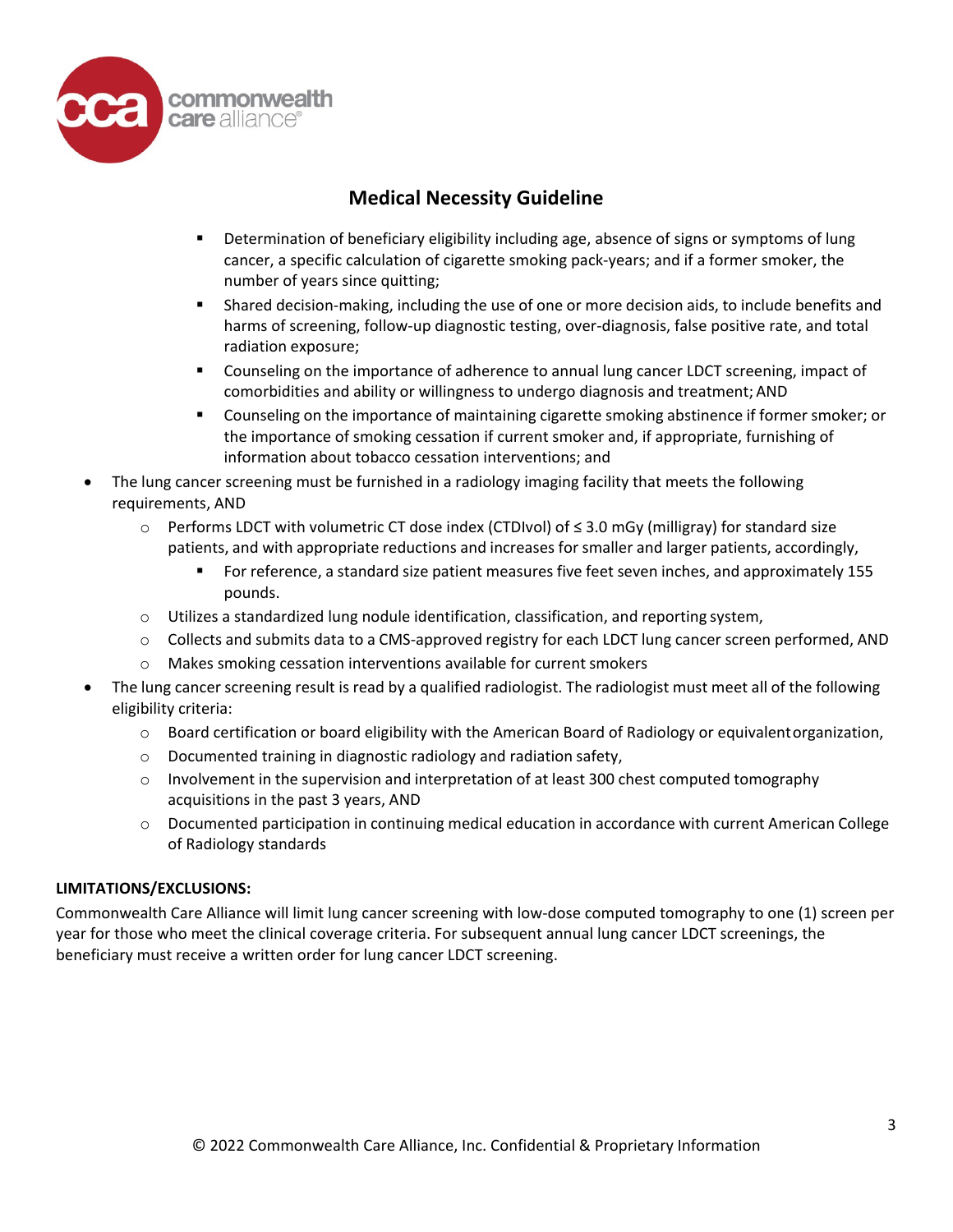

#### **AUTHORIZATION:**

The following list(s) of codes is provided for reference purposes only and may not be all inclusive. Listing of a code in this guideline does not signify that the service described by the code is a covered or non-covered health service. Benefit coverage for health services is determined by the member specific benefit plan document and applicable laws that may require coverage for a specific service. The inclusion of a code does not imply any right to reimbursement or guarantee claim payment. This Medical Necessity Guideline is subject to all applicable Plan Policies and Guidelines, including requirements for prior authorization and other requirements in Provider's agreement with the Plan (including complying with Plan's Provider Manualspecifications).

| <b>CPT Code</b>   | Description                                                                                                 |  |
|-------------------|-------------------------------------------------------------------------------------------------------------|--|
| 71271             | Computed tomography, thorax, low dose for lung cancer screening, without                                    |  |
|                   | contrast material                                                                                           |  |
| <b>HCPCS Code</b> | Description                                                                                                 |  |
| G0296             | Counseling visit to discuss the need for lung cancer screening using low dose<br>computed tomography (LDCT) |  |

#### **REGULATORY NOTES:**

Medical Necessity Guidelines are published to provide a better understanding of the basis upon which coverage decisions are made. CCA makes coverage decisions on a case-by-case basis considering the individual member's health care needs. Pharmacy Medical Necessity Guidelines are developed for selected therapeutic classes or drugs found to be safe, but proven to be effective in a limited, defined population of patients or clinical circumstances. They include concise clinical coverage criteria based on current literature review, consultation with practicing physicians in the servicearea who are medical experts in the appropriate field, review of FDA and other government agency policies, and standards adopted by national accreditation organizations. The plan revises and updates Pharmacy Medical Necessity Guidelines annually, or more frequently if new evidence becomes available that suggests needed revisions. If at any time a CMS Local or National Coverage Determination (LCD or NCD) is published that conflicts with the criteria set forth herein, the NCD or LCD criteria shall supersede these criteria.

#### **Disclaimer:**

This Medical Necessity Guideline is not a rigid rule. As with all of CCA's criteria, the fact that a member does not meet these criteria does not, in and of itself, indicate that no coverage can be issued for these services. Providers are advised, however, that if they request services for any member who they know does not meet our criteria, the request should be accompanied by clear and convincing documentation of medical necessity. The preferred type of documentation is the letter of medical necessity, indicating that a request should be covered either because there is supporting science indicating medical necessity (supporting literature (full text preferred) should be attached to the request), or describing the member's unique clinical circumstances, and describing why this service or supply will be more effective and/or less costly than another service which would otherwise be covered. Note that both supporting scientific evidence and a description of the member's unique clinical circumstances will generally be required.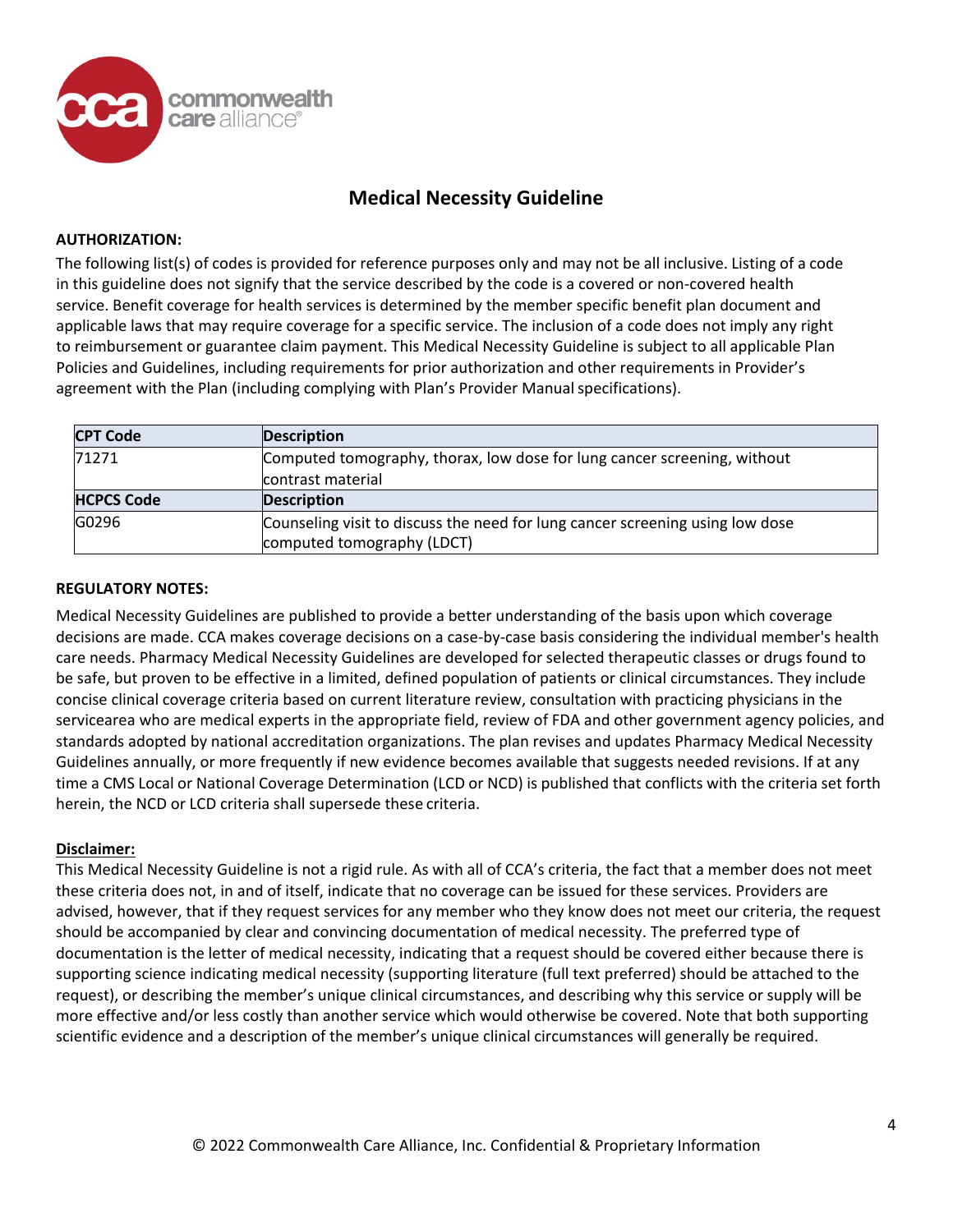

### **RELATED REFERENCES:**

- 1. Center for Medicare and Medicaid Services. (2021). *Billing and coding: IDTFs and low dose CT scan for lung cancer screening for CPT code 71271*. Retrieved from https:[//www.cms.gov/medicare-coverage](http://www.cms.gov/medicare-coverage-)database/view/article.aspx?articleid=58641
- 2. Center for Medicare and Medicaid Services. (2016). *National coverage analysis (NCA): Lung cancer screening with low computed tomography (LDCT)*. Retrieved from htt[ps://www.cms.gov/medicare-coverage-database/view/ncacal](http://www.cms.gov/medicare-coverage-database/view/ncacal-)decision-memo.aspx?proposed=N&NCAId=274
- 3. Center for Medicare and Medicaid Services. (2016). *National coverage determination (NCD): Lung cancer screening with low computed tomography (LDCT).* Retrieved from htt[ps://www.cms.gov/medicare-coverage](http://www.cms.gov/medicare-coverage-)database/view/ncd.aspx?NCDId=364
- 4. InterQual. (2021). Imaging, chest, noncardiac: *Low-dose computed tomography (LDCT), chest*. Retrieved from https://cca-

trn.guidingcare.com/InterQualConnect//home/index?authNO=18285&staffID=71978&module=UM&episodeID=&pa tientID=16204&decisionID=26971&decisionDiagCodes=R53.81,S5170&UN=mzhang&FN=Mary&LN=Zhang

- 5. Midthun, D. (2021). *Overview of the initial treatment and prognosis of lung cancer*. Retrieved from htt[ps://www.uptodate.com/contents/overview-of-the-initial-treatment-and-prognosis-of-lung-cancer?search=non](http://www.uptodate.com/contents/overview-of-the-initial-treatment-and-prognosis-of-lung-cancer?search=non-)small%20cell%20lung%20cancer&source=search\_result&selectedTitle=1~150&usage\_type=default&display\_rank=1
- 6. National Cancer Institute. (2021). *NCI dictionaries: Low-dose computed tomography*. Retrieved from htt[ps://www.cancer.gov/publications/dictionaries/cancer-terms/def/low-dose-computed-tomography](http://www.cancer.gov/publications/dictionaries/cancer-terms/def/low-dose-computed-tomography)
- 7. National Cancer Institute. (2021). *Surveillance, epidemiology, and end results program: Lung and bronchus cancer. Retrieved* from https://seer.cancer.gov/statfacts/html/lungb.html
- 8. Sher, T., Dy, G. & Adjei, A. (2008). Small cell lung cancer. *Mayo Clinic Proceedings, 83*(3): 355-367.
- 9. Swanton, C. & Govindan, R. (2016). Clinical implications of genomic discoveries in lung cancer. *New England Journal of Medicine, 374*(19): 1864-1873.
- 10. Thomas, K. & Gould, M. (2021). *Overview of the initial evaluation, diagnosis, and staging of patients with suspected lung cancer*. Retrieved from htt[ps://www.uptodate.com/contents/overview-of-the-initial-evaluation-diagnosis-and](http://www.uptodate.com/contents/overview-of-the-initial-evaluation-diagnosis-and-)staging-of-patients-with-suspected-lung-

cancer?search=lung%20cancer&source=search\_result&selectedTitle=1~150&usage\_type=default&display\_rank=1

- 11. U.S. Preventive Services Task Force. (2021). *Lung cancer: Screening*. Retrieved from https[://www.uspreventiveservicestaskforce.org/uspstf/recommendation/lung-cancer-screening](http://www.uspreventiveservicestaskforce.org/uspstf/recommendation/lung-cancer-screening)
- 12. Weiss, K. & Jolanda van Zuuren, E. (2021). *Lung cancer screening*. Retrieved from https://www-dynamedcom.ahs.idm.oclc.org/prevention/lung-cancer-screening
- 13. Zheng, M. (2016). Classification and pathology of lung cancer. *Surgical Oncology Clinics of North America, 25*(3): 447- 468.
- 14. Weiss, K. & Shaughnessy, A. (2021). *Non-small cell lung cancer.* Retrieved from https://www-dynamedcom.ahs.idm.oclc.org/condition/non-small-cell-lung-cancer

#### **ATTACHMENTS:**

| <b>EXHIBIT A:</b> |  |
|-------------------|--|
| <b>EXHIBIT B</b>  |  |